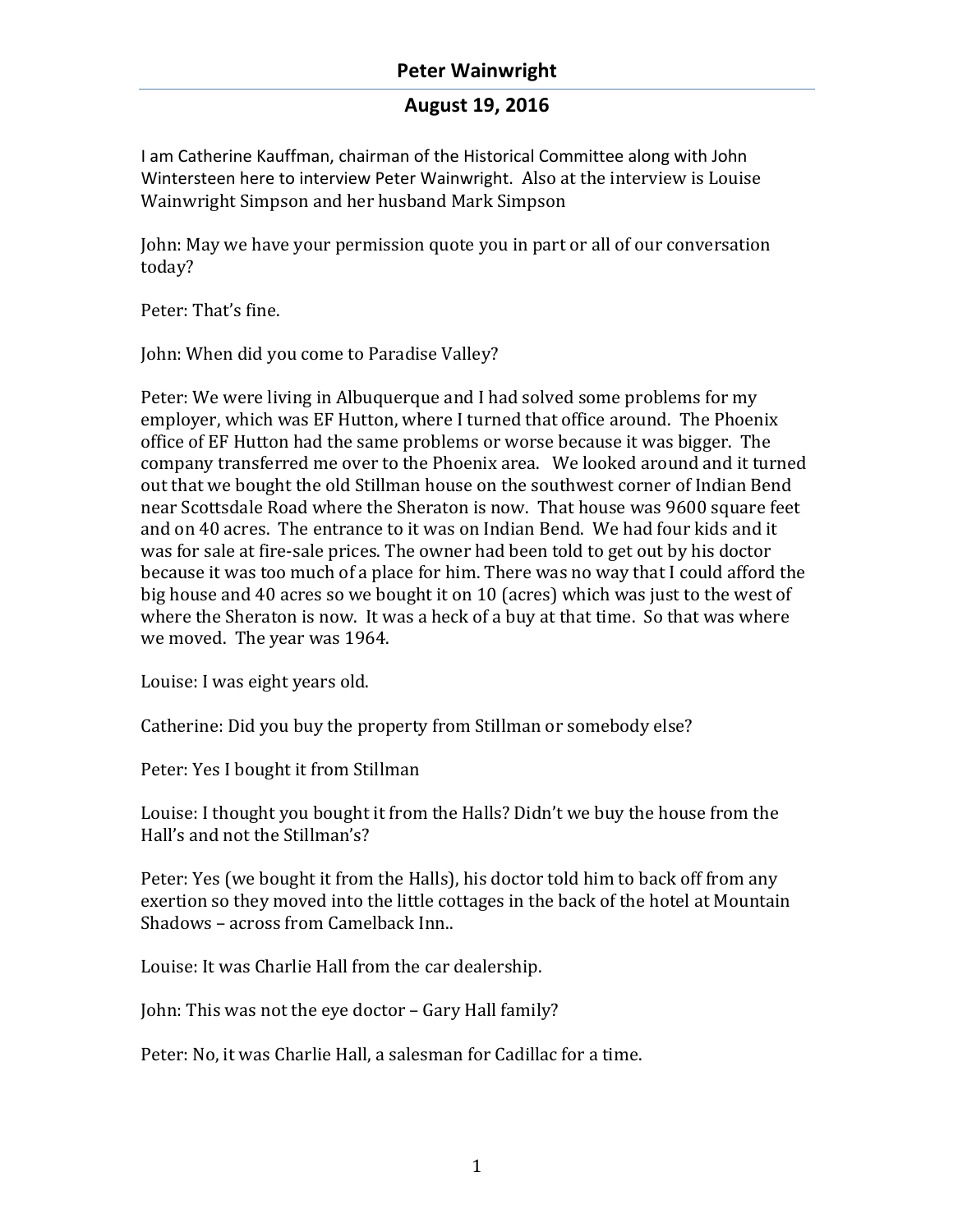Peter: He (Mr. Stillman) moved across Scottsdale Road. He had a miniature train there, which he moved over to the train park, which is on the other side now. You could see where the old tracks had been on the property.

John: On the 10 acres that you bought?

Peter: No, on the whole 40 acres. A short time later, one of the fellows I hired said: "There is a man wanting to buy from my father the 20 acres to the north of you." I said: "That's interesting. Did the man look like Korshak?" He said ves he did. What the man was trying to do was put the 40 acres back together. Apparently, the person trying to buy from me was trying to put the  $40$  acres back together. It was my 10 and the other 10 owned by the bank and then this other fellow bought the 20. They gave me some song and dance about the daughter or the wife or somebody who had tuberculosis and needed to move. It was a big phony sob story. But they ended up buying our house. Our kids, at least the two older ones, were getting out of the nest and we didn't need the big house any more so we were only in it for about 7 years.

Louise: We lived there for 7 or 8 years. They did have a train station that housed his trains on our property. It did have railroad tracks running around with a water tower. 

Peter: The train was actually moved by then.

Louise: Yes but the remnants were there

Peter: Yes the remnants were there, including the train barn for storage. It had been all over the 40 acres.

Catherine: In the John Dawson interview, he talks about buying 20 acres to expand the hotel and was that part of your property.

Peter:  $No - As long as we were there, there was nothing else on the property.$ 

Louise: The hotel was eventually put on our property but that was after we had sold it. It's where the maintenance was.

John: You said that you came here after the incorporation.

Peter: Yes, it was a fairly new town. Two brothers started it. They owned a sweet shop.

John: Huntress?

Peter: Yes, Jack Huntress and his brother.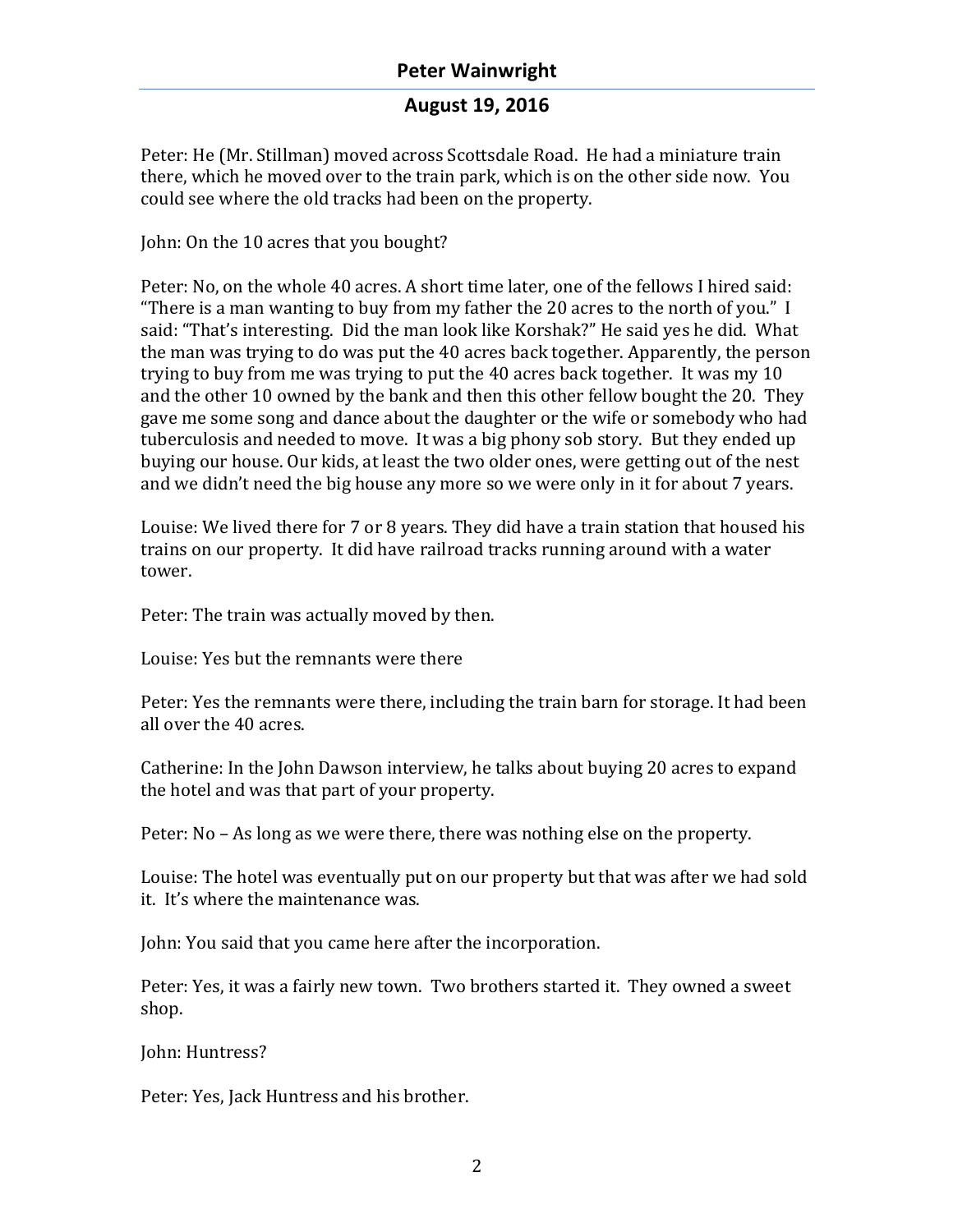John: I think your highlight of the Town was as the Town Marshall and as the Town Police Chief. What years were you in charge of the law enforcement department?

Peter: I started out in the police department. I went to the County Police Academy. I was put on duty by the Town to become a Deputy Town Marshal in 1973. I was a certified police officer for 13 years. I was on the Town Council at the time and the Town Attorney said that it would not be appropriate for me to be on both the Council and be subject to the Town Marshal jurisdiction.

Peter: The County trained me so I worked for the County as a Reserve Deputy Sheriff. By two years, I was Reserve Major in charge of 300 Reserves and the entire posse too. I had one of the bigger police departments in the state because the entire posse came under my jurisdiction for assigning duty.

Louise: He was out in Apache Junction, Pinnacle Peak – it was a huge county that he was working and a manned a patrol car all by himself.

Peter: We had a murder at the time – a very high profile.

John: Which one was that?

Peter: It was Bob Crane from Hogan's Hero's

Catherine: He died June 29, 1978 in Scottsdale.

Peter: There was a fire in the house of a recently divorced wife of a major furniture distributor. It was near south side of Camelback Mountain. For three nights, I stood guard over the ashes as a Reserve Deputy Sheriff and I assigned people for the other hours. It was a crime scene because they discovered a body. Between the police department and the fire department, they had missed that - they thought it was just a fire. People were looking for her (the ex-wife) and discovered that she was in the kitchen underneath the kitchen cabinets that had fallen down on top of her. The police department and the fire department didn't look too good at that point and that's when they asked me to come from the sheriffs department as the Reserve Major and right after that I took over as Town Marshall.

Peter: One of the things the police officers from the Deputy Town Marshal's quickly got on my case for was the Town Marshal emblem on the patrol cars. They said we bought a car with the Town Marshal (emblem) on it and when we stop someone from California in the Town. They say, "You can't stop me, you're only a marshal." I got that changed. When I stopped somebody and they said that to me, I said, "Try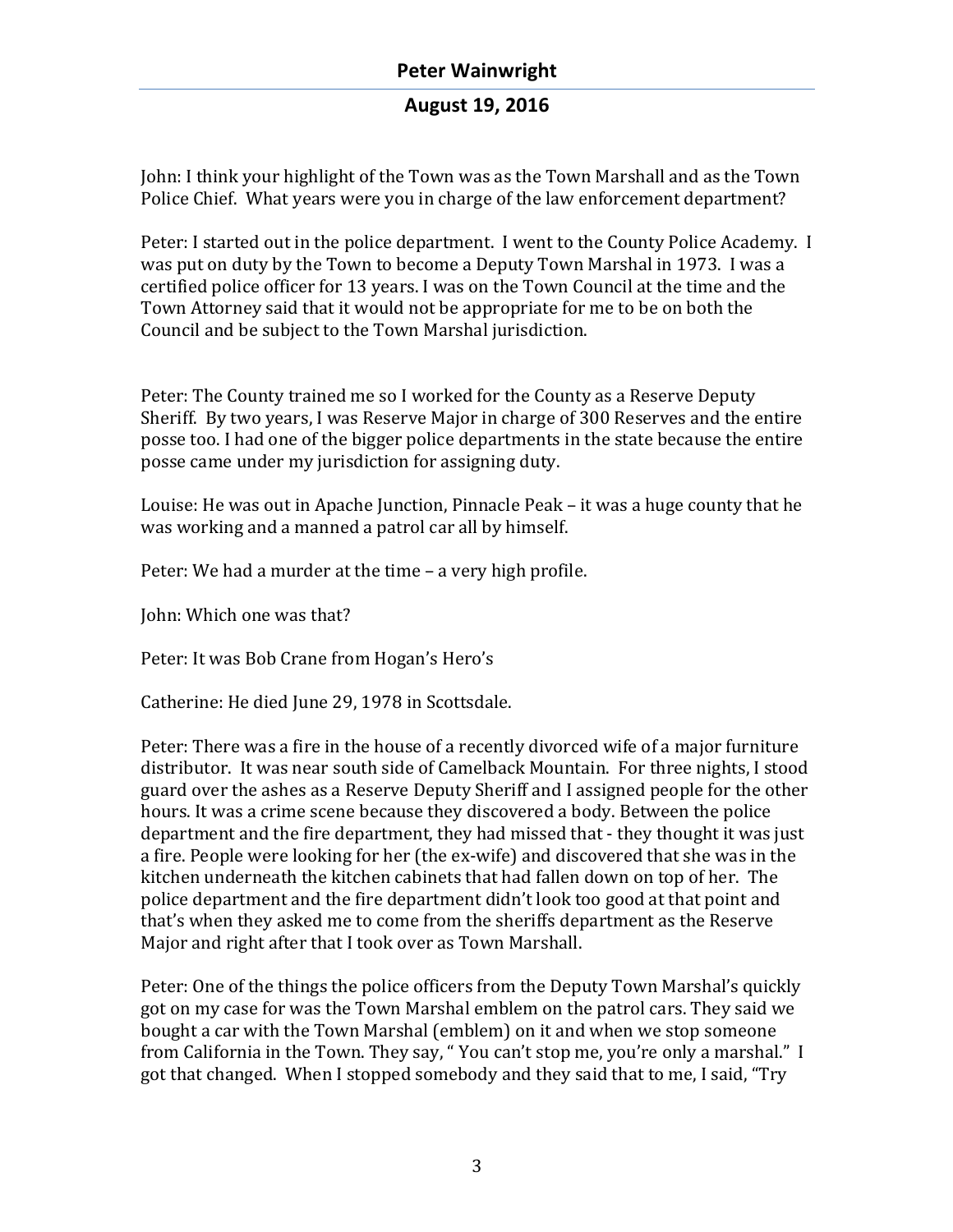me" and they got a ticket. A marshal in California is a process server not a policeman.

John: Like our constable – one of those terms that in different states mean different things. 

Peter: So anyway, the fire department and the police department botched this murder. 

John: The fire department was Rural Metro

Peter: Rural Metro was headquartered in Scottsdale nowhere near Paradise Valley though it was our fire department. They didn't have the presence there. They worked out of the fire station in Scottsdale. At that point (after the fire burned everything) the evidence was too messed up. I know who did it but I can't say it because the evidence was pretty well messed up. That's when I took over (as Town Marshal). 

John: So the mishandling of the crime - the whole situation not only the crime scene but not identifying that the homeowner wasn't anywhere to be found for three days – where they couldn't put two and two together - that was the precipitating factor for you becoming the Town Marshal of Paradise Valley from being a Reserve Deputy Sheriff. Who did you replace?

Peter: Les Nauman had retired and there was at least one after him but before me. Les was a neighbor and a fine guy. He was not involved in that situation at all.

John: So you never worked directly with Les in a law enforcement?

Peter: No

John: But you knew each other while he was the Marshal and you were the Reserve Deputy Sheriff both sworn Arizona certified peace officers

Peter: I actually had a year as a Deputy Town Marshal. The Town had me trained by the Sheriffs Department and I served at that. But based on that service, I ended up getting elected to the Town Council and the decision was made by the Town Attorney and the Mayor that I couldn't serve in both capacities in the Town so I resigned my commission in the Town Marshal's department and served for several years in the Sheriffs Department. Then after this murder, that's when they had me take over the department.

John: Just so I get this straight, you were a Reserve Deputy Marshal, you became a Reserve Deputy Sheriff and you did them both at the same time.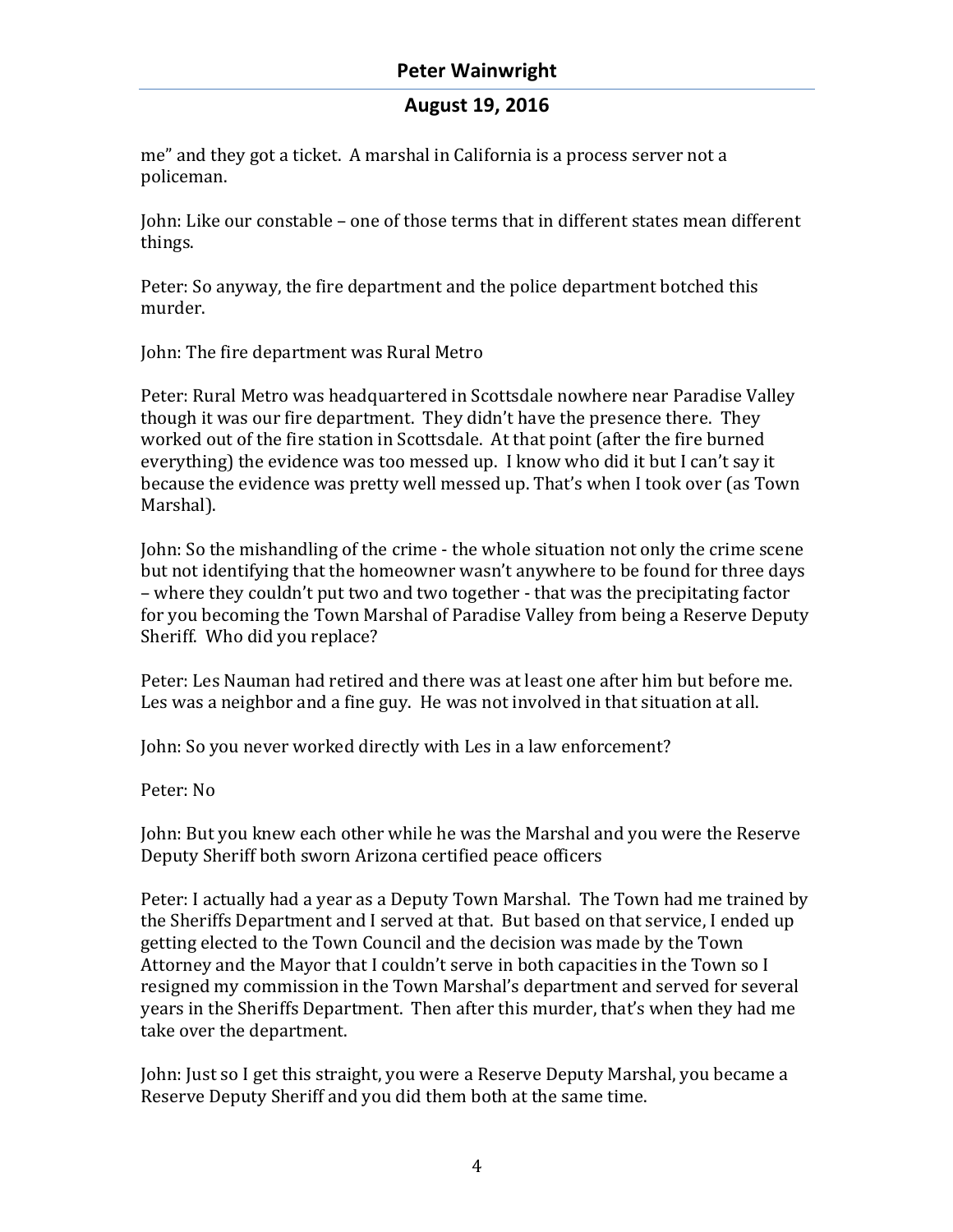Peter: No not really - when I was elected to the Town Council, I had to resign or transfer my badge, if you will, or my police commission, to the county so I was no longer a Town Police Officer. I was a Town Councilman. I think it was in the middle of my second term that I was asked to talk to Oscar Butt the Town Manager and Jack Brock the Mayor. I served 5 years as Chief of Police. I retired from the Police Department at the end 1986.

Catherine: We have you on the Town Council from April 1974 to November 1981 Then you came back to Town Council from 1992 - 1994.

John: So Deputy Town Marshal Reserve, Deputy Sheriff Reserve and then you were called on to become the Marshal. So you had to leave the county, you couldn't be in charge of the Reserve Program, which was about 300 Reserves.

John: You had a police department that was as big as the DPS was in those days. How many Deputy Marshal's were there full time and Reserve's when you came over to be the Town Marshal?

Peter: There were very few Reserves. There was one really nice guy who was a dentist in town. I don't know any others – though only a couple of others.

John: A couple of full time Deputy Marshal's?

Peter: Oh no – these were Reservists

John: Reserve Marshal's, the dentist and a couple of others

Peter: The Department was some where around the mid-teens in size for the number of regular Deputies.

John: So in terms of all of Arizona, it was a pretty sizable law enforcement agency when you consider how many towns still had one Marshal or one Deputy. You had an agency that was probably in the top ten or fifteen percent by size when you came to Paradise Valley.

Peter: I hadn't thought of it that way. There were some problems in the Department that may or may not have contributed to not solving what turned out, after my investigation, a murder not just a "lost in the fire." It was premeditated murder.

John: I'm sure that got a lot of attention in news media. You took over as the Town Marshal under the eyes of the public as well as the media.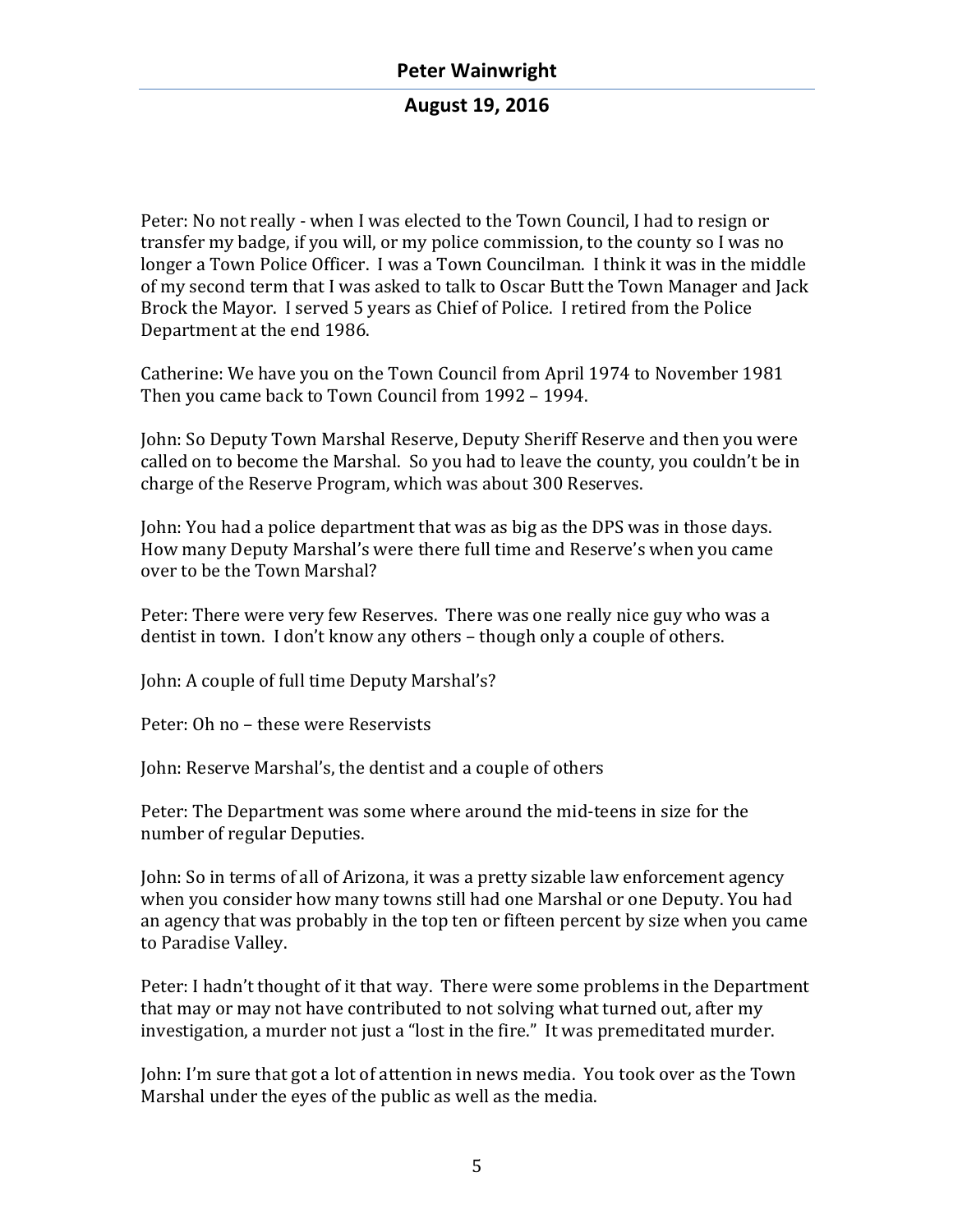Peter: Yes, there was some of that. We tried to keep that to a minimum. The guy that ran the Scottsdale Progress was sort of anti-police. I had problems with him later.

John: Was that Jonathan Marshal?

Peter: Yes

John: Well he made no bones about it. He was very liberal to say the least!

John: You take over this police department that is in crisis because of bad press and because you have come in, not as a stranger; they knew you both as a Town resident and as Town Councilman.

Peter: And I had been for one year - a Reserve Marshal for the Town.

John: What was the first thing you did to bring the Department back to the professionalism that Les Nauman had originally envisioned for a police department?

Peter: I was faced with one officer who was part of the problem in the Department and he had one buddy in the Department. I had nothing on them. I just knew they were a problem. Finally, after about a year, I went on vacation and he took a vacation while I was gone. He was in charge of the Department without even talking to the Town Manager, Oscar Butt, or even telling one of the other officers - one of the senior sergeants or somebody. So when I got back, that gave me the opportunity to fire him.

John: That's a pretty famous story that may even be known today in the Paradise Valley Police Department.

Peter: I was also able to eventually fire his buddy. They were the reasons that there had been problems in the Department. This guy was number two in the Department and he kept undermining everybody he didn't like. He was trying to run the Department without having the rank. Thank goodness they hadn't appointed him to be the Town Marshal.

John: That must have been the reason they brought you in. It must have been recognized by the Town Manager, Oscar Butt, that they needed fresh leadership.

Peter: That's true and Oscar and I worked very well together. He supported me every way possible. One way I gained some credibility or appreciation from the enlisted men or all of the members in the Department - they resented being called Town Marshal's in particular with the California cars they stopped. I went before the Council where I still had some good friends on the Council and asked if they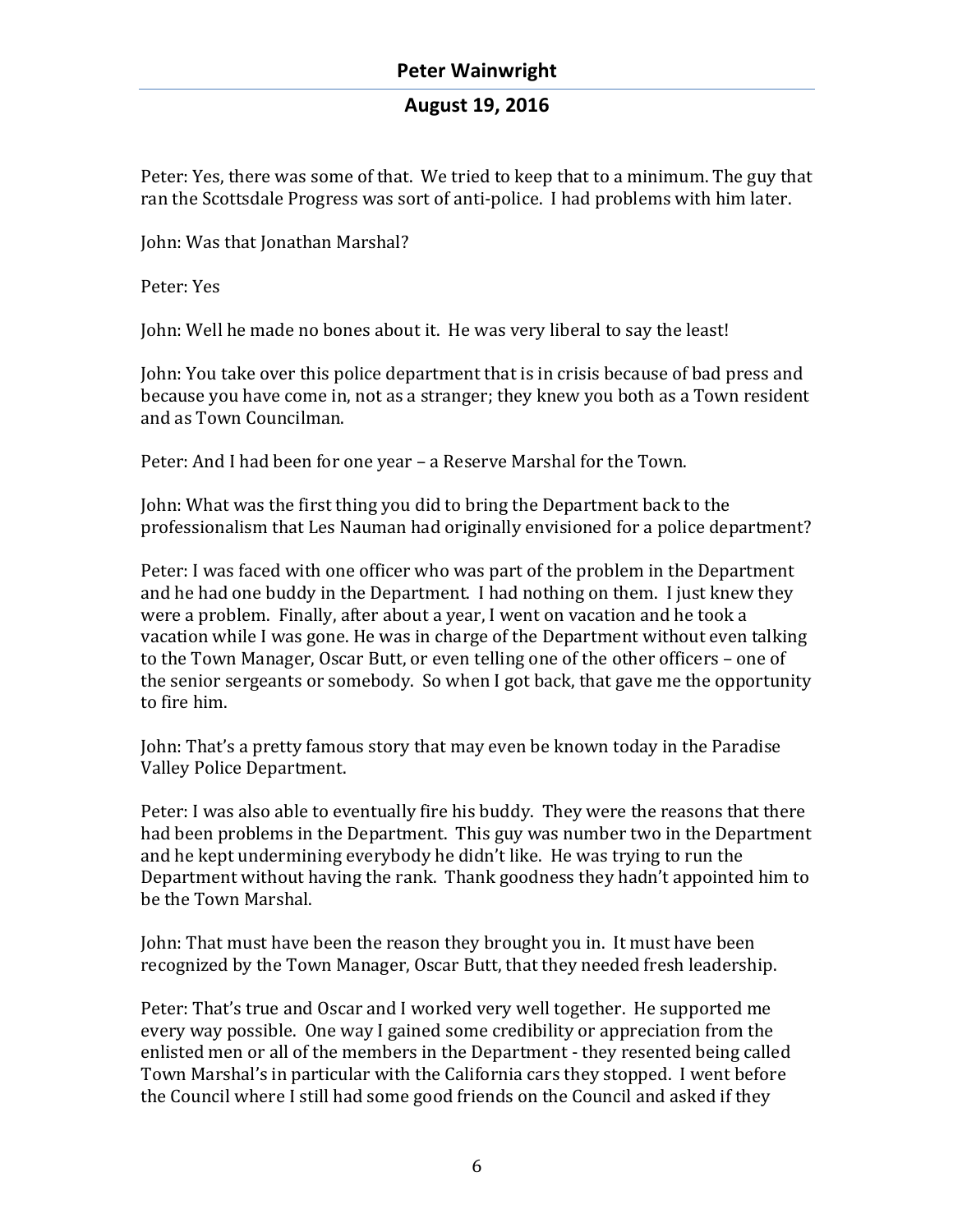# **August 19, 2016**

wouldn't change it to a Police Department and make me a Police Chief. I didn't mind being the Marshal but some of the guys did. That's how it became a Police Department. 

Louise: That's when they went from wearing brown (uniforms) with Stetsons and holsters to the blue uniforms.

Peter: Yes we went from brown to blue.

John: You have the reputation for not only continuing the professionalism that Les envisioned and I believe pretty much built, but you brought the Police Department out of the '40s and into the '70s – what was in those days pretty progressive for law enforcement. What kinds of other things did you do to bring the Department up to where it should be?

Louise: What about the computers and the alarms?

Peter: Yes, Tom bought an alarm system. I had a good friend who had been with Motorola, Onno Prinze. He was on his own and doing some high techy stuff so I asked him. He was interested in becoming a Reserve. We got him trained as a Reserve. He came over to set up the alarm system for us and also brought all of the computer stuff into the Department.

John: I knew him because he had been in the Dutch Underground against the Nazi's. He needed a certificate signed each year saying he was still alive. I signed it for him every year until he passed away. I went to his memorial service, which was about 5 years ago.

Peter: He installed the Town alarm system. It was not mandatory but a lot of people went on it. Is it still working?

John: Yes it is. The key thing is this was something the Residents wanted and that's why it still exists today.

John: Onno was the first supervisory level civilian the Department ever had. How did you come up with the idea of not a Deputy Chief but a kind of head of administration that would be a civilian rather than be lieutenant or a sergeant?

Peter: Well he was a reserve police officer but he was never a regular police officer. He had the technical knowledge to do it and did it well.

Peter: He was a bit older. His wartime stories were quite interesting. I'm glad he shared those with you.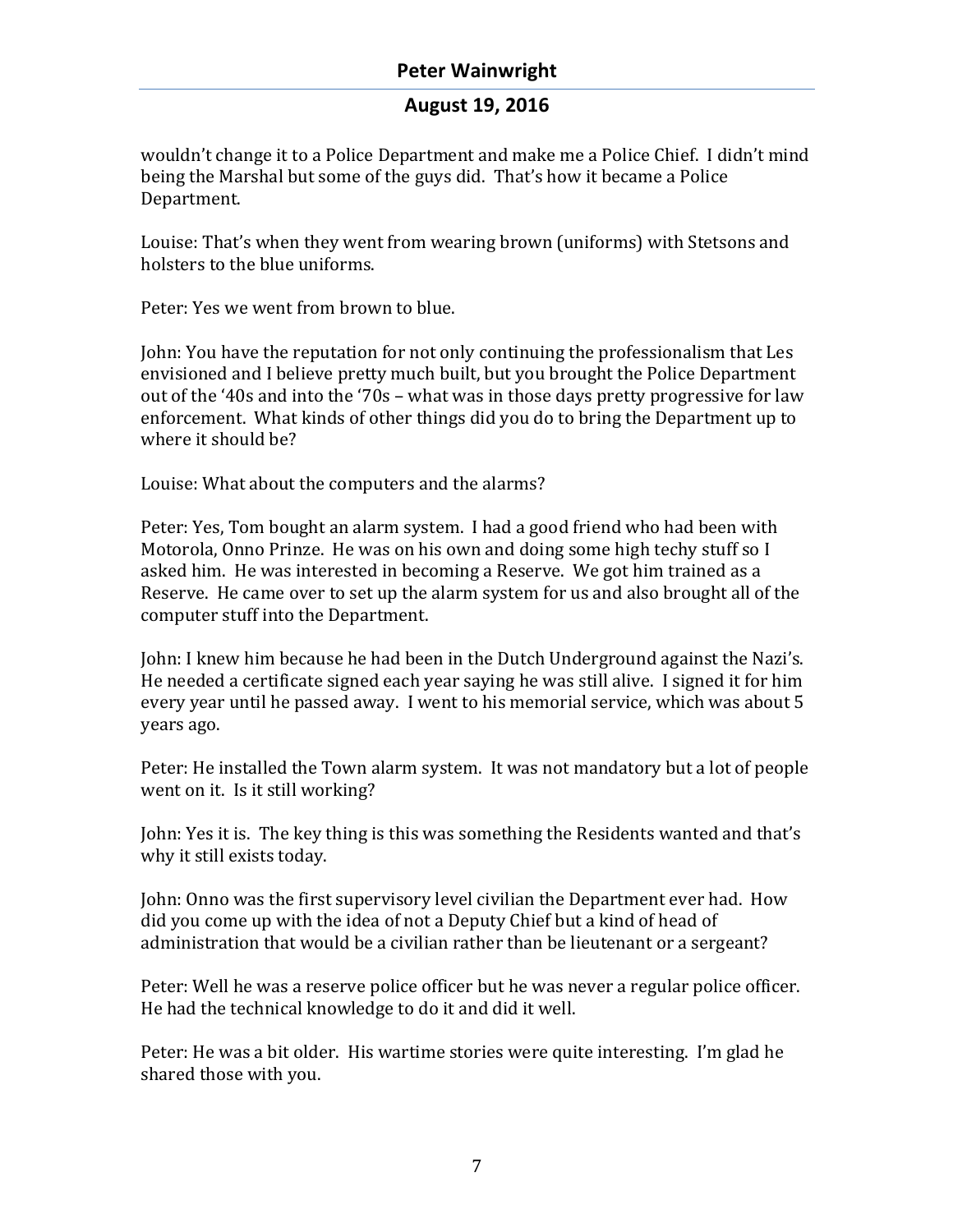John: Yes I had some very enjoyable times with him.

John: In the police department today, there are still officers who talk of the Police Chief, you, who responded to an incident on one of the Town streets wearing a Bucky the Beaver T-shirt and helmet. Is this true or is this just a myth?

Peter: It's true but not in detail. The real story was that I was not on duty. I was playing tennis in my white tennis shorts and a tennis shirt. I got into my car and there was a call from Safeguard. Safeguard was checking a house and found a door open. He wanted a backup. I was just off the tennis court and only about 2 blocks away from where the thing was. I said I would be the backup. I showed up in my tenny's holding the guns - I didn't have my holster and regular uniform on  $-$  and backed him up. So that's how that story came about.

John: So there was no Bucky the Beaver T-shirt.

Peter: No, it was white tenny's.

Louise: Jonathan was young at the time and he used to have (toy) cars in the back of your car, the one you used for patrol, it had the light that you put on the top of the roof – unmarked and had the radio in the car. Sometimes you would have to pick up Jonathan and sometimes he had his toy cars rolling around in the back. One time someone caught that and made a comment. In general, he was right off the court at Paradise Valley Country Club playing tennis, which he was very active doing, with a lot of these people we know. Calls would come up and he would have his pulse on the whole community knowing everybody that was involved with Paradise Valley and outside and you would just listen and always be discrete even amongst the family. He knew all of the players. It was great.

John: Was there any particular incidents that might in hindsight be humorous that Town Residents and others in the future might like to hear from you.

Peter: The most notable thing that ever happened was while I was on vacation back east. A fellow who worked for the Wright family had his girlfriend in their gatehouse (the house had its own gatehouse) and the property owner ordered him off the property. The owner knew he was a bad guy. The girl was fine. He showed up one day fairly drunk and said: "come on baby, we are going to hold up banks and shoot police." Well he passed out in the gatehouse and went to sleep. She went up to the main house and called the police department. The sergeant and 2 officers came over. The sergeant went to the main house to interview her and the two officers were posted by the house - one hid behind a wooden fence that came up against a block wall.

John: Was that Ron Eck?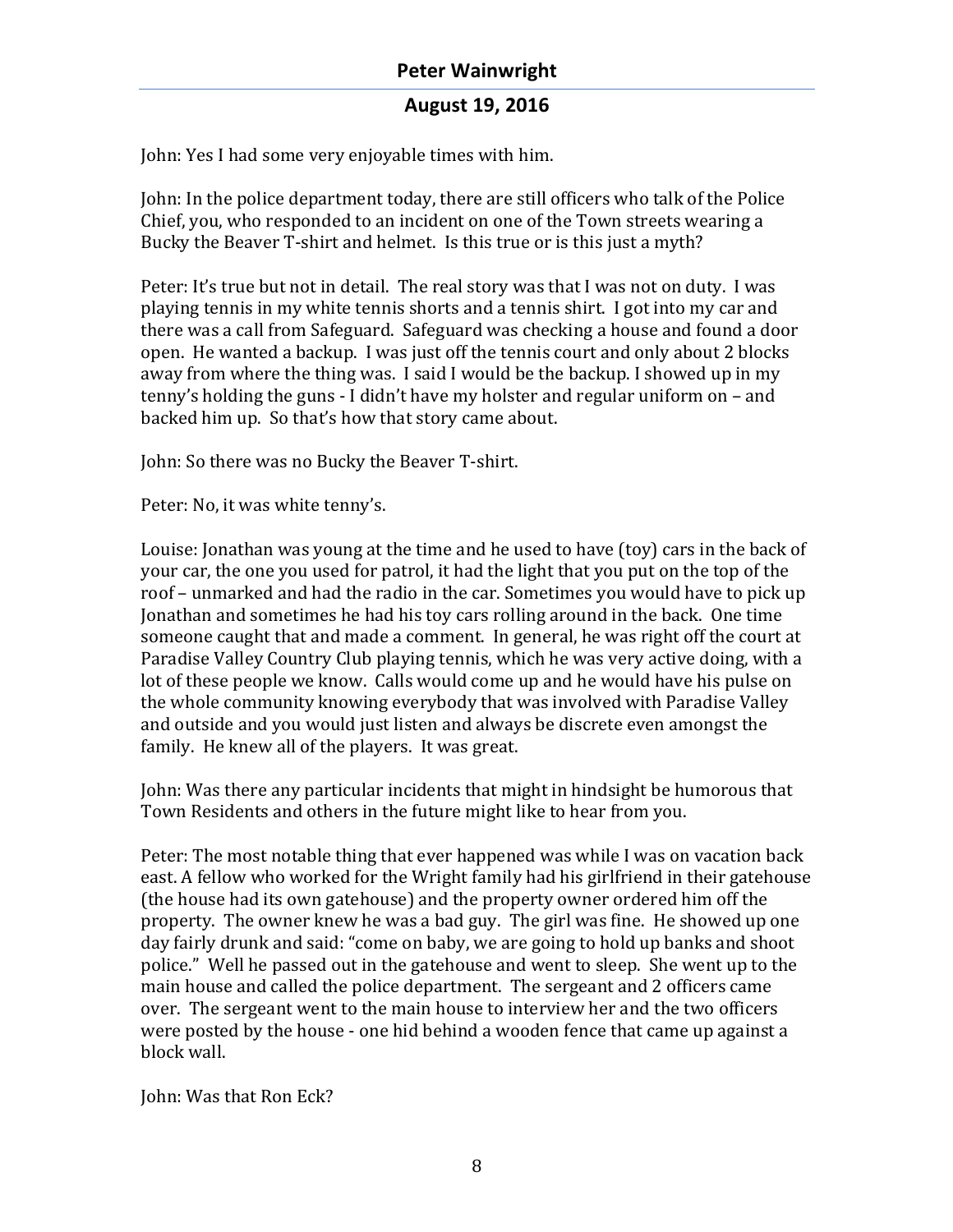#### **August 19, 2016**

Peter: Yes, Ron Eck was behind the oleander hedge and his police car. Bobby Van Camp was a sergeant at the time. The (bad) guy was asleep. The gal stayed at the main house and the sergeant interview her there. The dispatcher put out a call, which came over Ron Eck's radio and he heard what was obviously a police call. He came to the front door, which faced the wall where Bobby was and Ron was over there behind the hedge and behind his police car. He (the bad guy) had a shotgun with four rounds in it in his hands. He had 2 Smith and Wesson revolvers stuck in his belt and there were 2 rifles leaning up against the door. Those didn't figure in. He stood in the door and was looking around to see what was there. Bob came up from behind the fence, covering him, and said: "Drop your guns, police!" The guy shot at Bob with the shotgun. He hit the wooden part of the fence and Bob got a few splinters but no shot in him. There were  $\sin 45$ -caliber slugs. They were both shooting 45s. I let the guys shoot whatever they could handle well because they were buying their own guns when I took over. Bob had a 1911 and the other had a model 25 Smith and 45 Long Colt. There were six slugs in him. Bob had taken out the bridge of his nose when he was looking over where Ron was shooting. Ron got the shotgun. The guy had a heavy leather vest on so the only 2-buck shots from Ron were in his arms. He finally went down with the 45-caliber slug. He was tough and he kept shooting – finally he went down on his knees and then on his face. That was the scariest thing that happened and I wasn't even in town when it happened at the time.

Catherine: Where did this happen?

Louise: That was on the Wright (Carrie Wright) property over on Invergordon and Mockingbird - near the Indian Bend Wash.

John: It was later called the Mitchner property - James Mitchner, the author and now it is a small gated community. They had a posted rail fence that existed for many years after the houses were torn down. Ron Eck took me out to show me where he was (in this gun battle).

Peter: That was the biggest happening while I was there. I guess most of the time it was fairly tame. Traffic was our principle problem. I did have one fun incident. I did not give a lot of traffic tickets but every once in a while I would see something really egregious and I would stop the person and give him a ticket. The Chief Magistrate of the Paradise Valley Municipal Court spoke to me saying that he did not think it was dignified or proper for the Police Chief to be giving tickets. His wife had been on the Council with me. He had no authority over me to do that but I thought about it for a little bit and one time when I was coming back from a Rotary Lunch at Camelback Inn and just before I got to the Town Hall, I looked in my rear view mirror and there was a car cutting in and out of very busy post lunch traffic. He cut back so closely in front of somebody that they actually went off the road to avoid him. Then he came by me. I put on my light and I pulled him over  $-$  "she" as it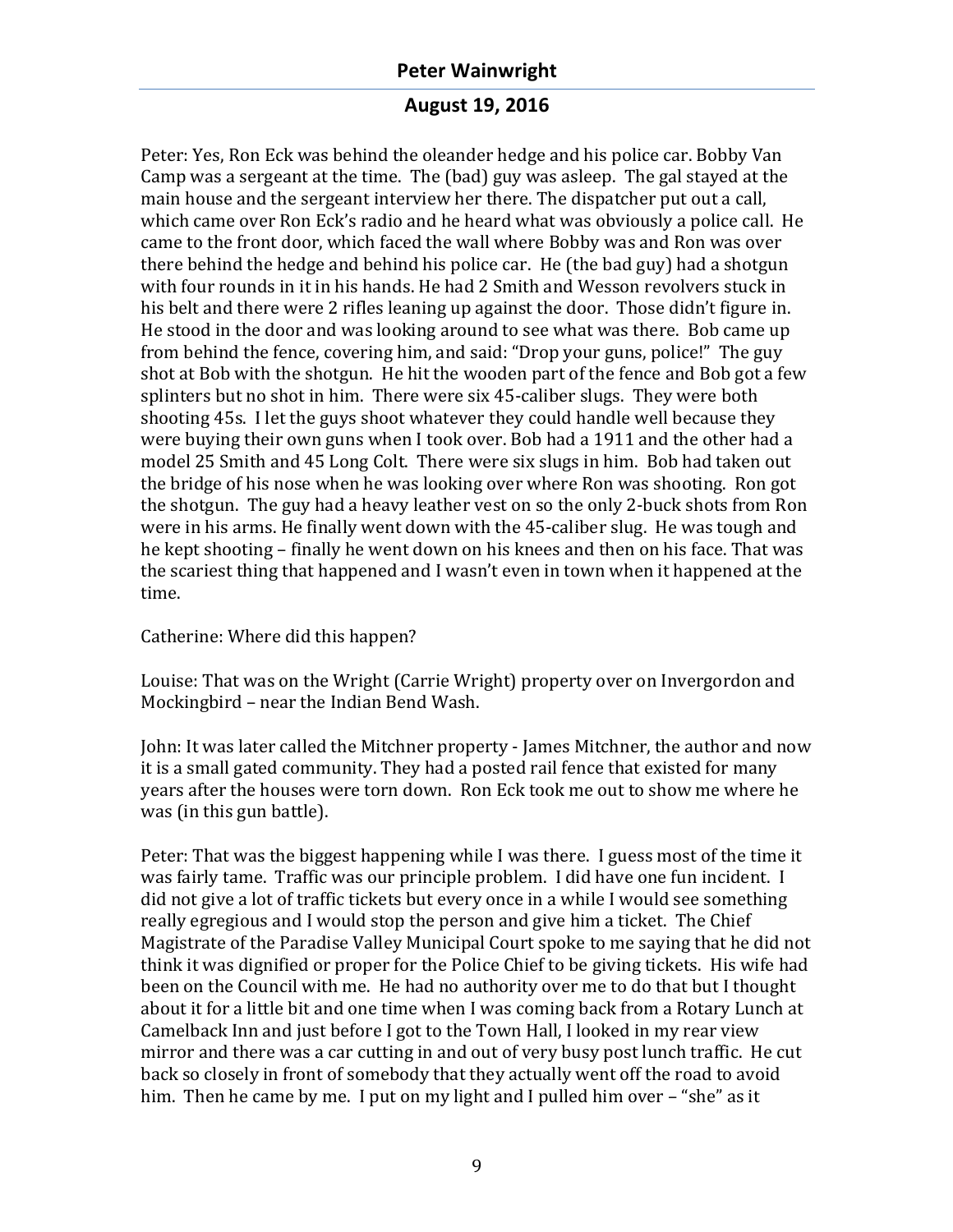### **August 19, 2016**

turned out - right next to the Town Hall. She came out with painted nails flashing about to tear my eyes out. I got her to calm down and pointed out what she had done wrong. She said: "I'll see you in court!" I said: "Fine, that's what the court is for." About ten minutes later, in walks Jack Huntress. He said: "Put her there Chief!" I said: "What happened?" (Huntress said) "There's never a policeman around when you need one and you got that gal that forced me off the road."

John: The mayor was forced off the road!

Peter: Well he wasn't mayor then but he was the founding mayor of the Town. I said: "Jack, thank you for the compliment. You are here by subpoenaed to the court. " He said he would be happy to come. Remember now that the Chief Magistrate had told me he didn't like me to give tickets. I gave that ticket with a vengeance. Jack and I sat in the court when she came in the back of the court. I don't think he knew what was coming but the Chief Magistrate did and we called him "big bird" because he was a very tall lanky guy. Well "big bird" was in on it so he called Jack as his first witness. What could the Chief Magistrate, whose wife was mayor, when Jack Huntress said exactly what happened. This was the guy, who a few days earlier, was telling me he didn't want me to write tickets. Well he couldn't tell the Town Founder, Jack Huntress, a liar. Jack describes what had happened and of course he (the Chief Magistrate) had to find that girl "guilty, guilty." So that was my amusing story.

Catherine: Was that Von Ammon?

Peter: Yes, that was Phil (Von Ammon)

Iohn: I was thinking that was who it was and that's one of the things that cut both ways in a great town like Paradise Valley. You, the magistrate and the mayor, everybody, all knew each other outside of the Town business. When something like that happens, there's other aspects to it than we're just enforcing the law.

Louise: Another thing my dad brought to the Town was he hired the first female police officers.

Peter: No, I actually wasn't the first. A friend of yours actually had been a reserve deputy.

Louise: No before that  $-$  you hired a cute little blonde that the Department was not happy about having a girl brought in.

Peter: Yes, she was a single mom who had come up from a little town south of the area. I knew the Town Chief there when she came in and applied for the job. I called him and he said: "I'd like to tell you that she's no good because I want to keep her.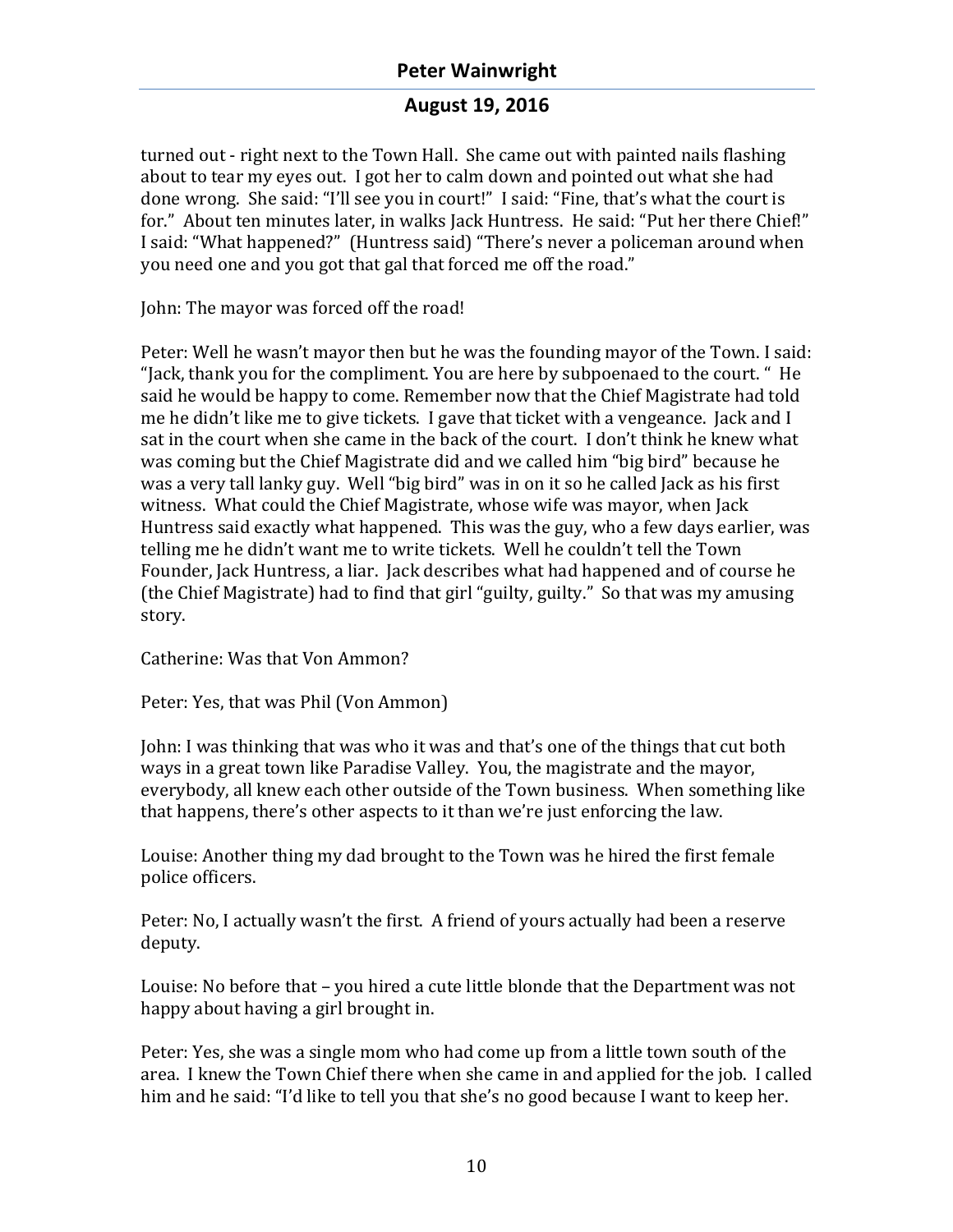# **August 19, 2016**

But she wants to get her son in a better school then we have down here and that's why she left us and wants to join you." That was fine but it didn't sit well with some people because Louise's friend had not done well as a reserve. That was the only female experience the Department had. On the very first night she was on the job, one of the guys who was most adamant about having a woman in the Department, made a traffic stop. He ran the plate and it came back "hot" – whether it was a stolen  $car - I don't know remember the details of why it was – maybe the driver was$ wanted and he asked for a back up and she came and everything settled peacefully. When he came in – here the guy that was so against her– several of them were – but he was the most – he said, "She came up and did everything absolutely right and in effect I have to eat my complaint." From there on in, she was very well accepted.

Louise: Wasn't there a "bar" scenario?

Peter: Yes and that's one of the reasons I took her. She had had a similar experience with a Hispanic sergeant that she worked under in this little town. When I talked about hiring her, the Chief told me that his guys were against hiring a girl and she was put as a training officer with a Hispanic sergeant. They had a bar fight call. They pulled into the parking lot and he said: "Alright little lady, you go in and take care of it."

Louise: It was a biker bar.

Peter: It was dead wrong of him. She went in and a few minutes later she came back and shoved the instigator of the fight into the car. So the Chief there told me: "I'd like to tell you she's no good, but I can't. I'm glad she going with someone I know.

Louise: I always liked the way he always gave everyone a fair shot. Those that were the bad apples, he knew who they were too.

John: Mary Santa Maria, that was the police officers name

Peter: Yes

Louise: A story I have is when I was 16 years old and just got my license. I had the tendency to have a bit of a lead foot and he said; "Not in my Town will you get a ticket or I will have to deal with you." So he made me drive a 1929 Model A pickup truck, that went tops 35 miles per hour. It did have running boards and spoke wheels, open cab, no windows but did have windshield wipers. I never did have a ticket in his Town.

Peter: That was the car the two of them (Louise and Jonathan) learned on.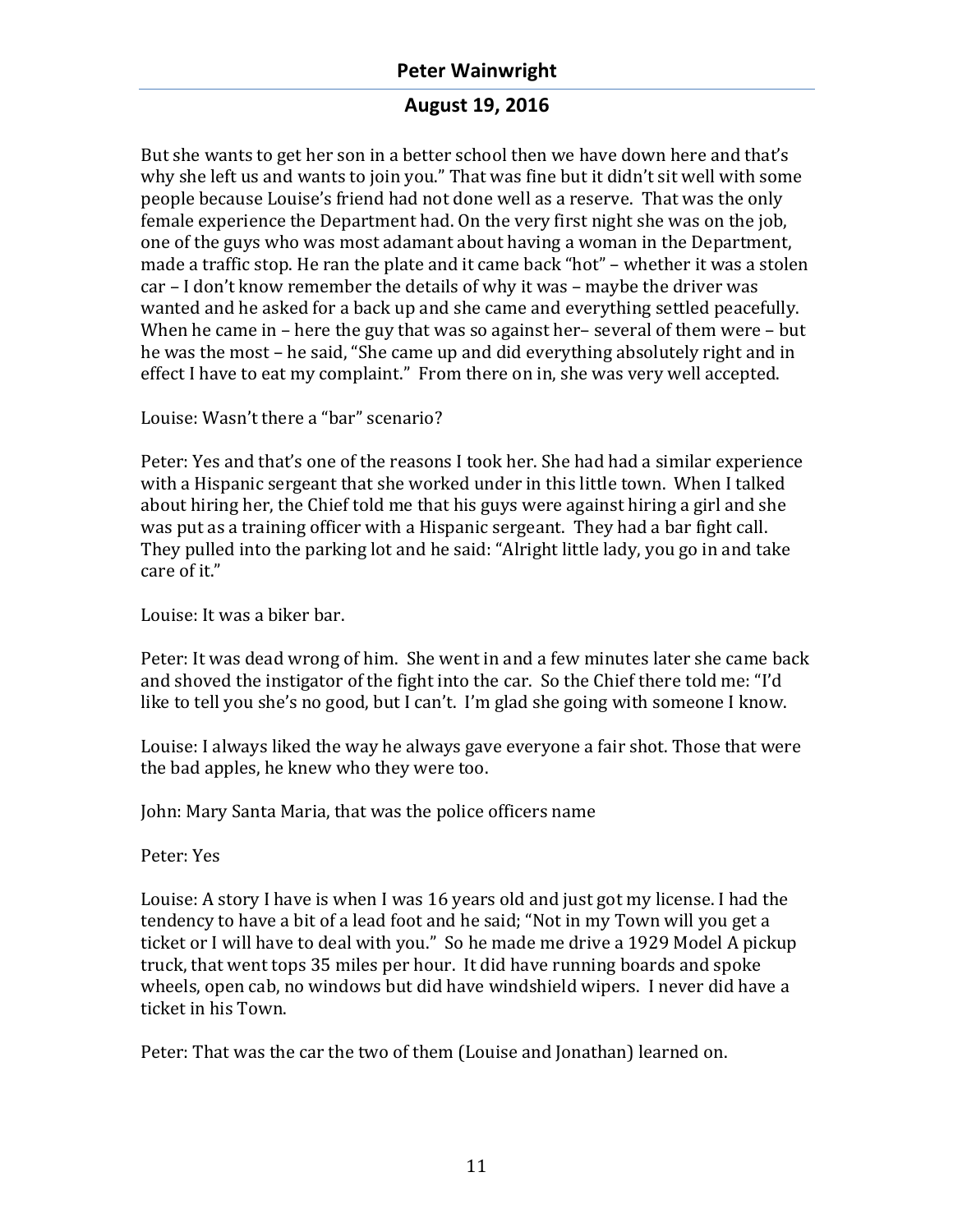### **August 19, 2016**

Louise: Do you want to say anything about the potholes on Lincoln and how the residents didn't want people driving through on Lincoln? Some of the residents wanted to keep all of the potholes in tack to keep the traffic off Lincoln. Did you have something to do with that as a Councilmember or as a Chief?

Peter: Peoria experimented with photo radar and rejected it. I got that they had been using it on a trial basis and our guys loved it. Traffic was the only big problem then except for the one shoot out and animals and things. Traffic was getting worse every year. I complained to the Phoenix mayor and said you are destroying our town with building all this new stuff right north of us. There was nothing up there originally. There was nothing I could do about it and there was nothing he could do about it. It just made Tatum and Lincoln really over loaded. I don't know what they've done about it now.

John: It's much better now. They built the 51 and 101 but when you were the Chief, there were no freeways. The only way to get north of the Phoenix Mountain Preserve was 7<sup>th</sup> Street way out there, Tatum and Scottsdale Road. So all of central Phoenix really needed to go through Paradise Valley. Can you tell us a little more about adopting the Photo Radar because to most people outside of the Town, that is the signature thing they know about us.

Peter: Do they like it? The people in the Town must appreciate it.

John: We've always had tremendous support not just from the residents, though there are always squeaky wheel, but also from the Council - the Council you served with and the Council since then.

John: Was there anything else in the Police Department or on the Town Council besides being the "Godfather" of Photo Radar and the Alarm System, that are your other main accomplishments?

Peter: Yes, I'll take some credit for both that happened on my watch

Louise: Was there any annexing of property?

John: I think there were some pretty major annexations and some really significant development agreements that set the conditions they were willing to come in.

Peter: The Town Attorney, Doug Jorden, my son Jonathan and I went around to get people north of Camelback Inn to sign on to join the Town. While I was Police Chief, I was getting so many complaints about people cutting through the Tatum curve going 25 mph. So I talked to Oscar Butt about it and I decided to go out there and parked my plain car but I had my red flashing spotlight. So I made a couple of stops. Then this car came by at 55 mph going south in a 25 – near Desert Fairways. I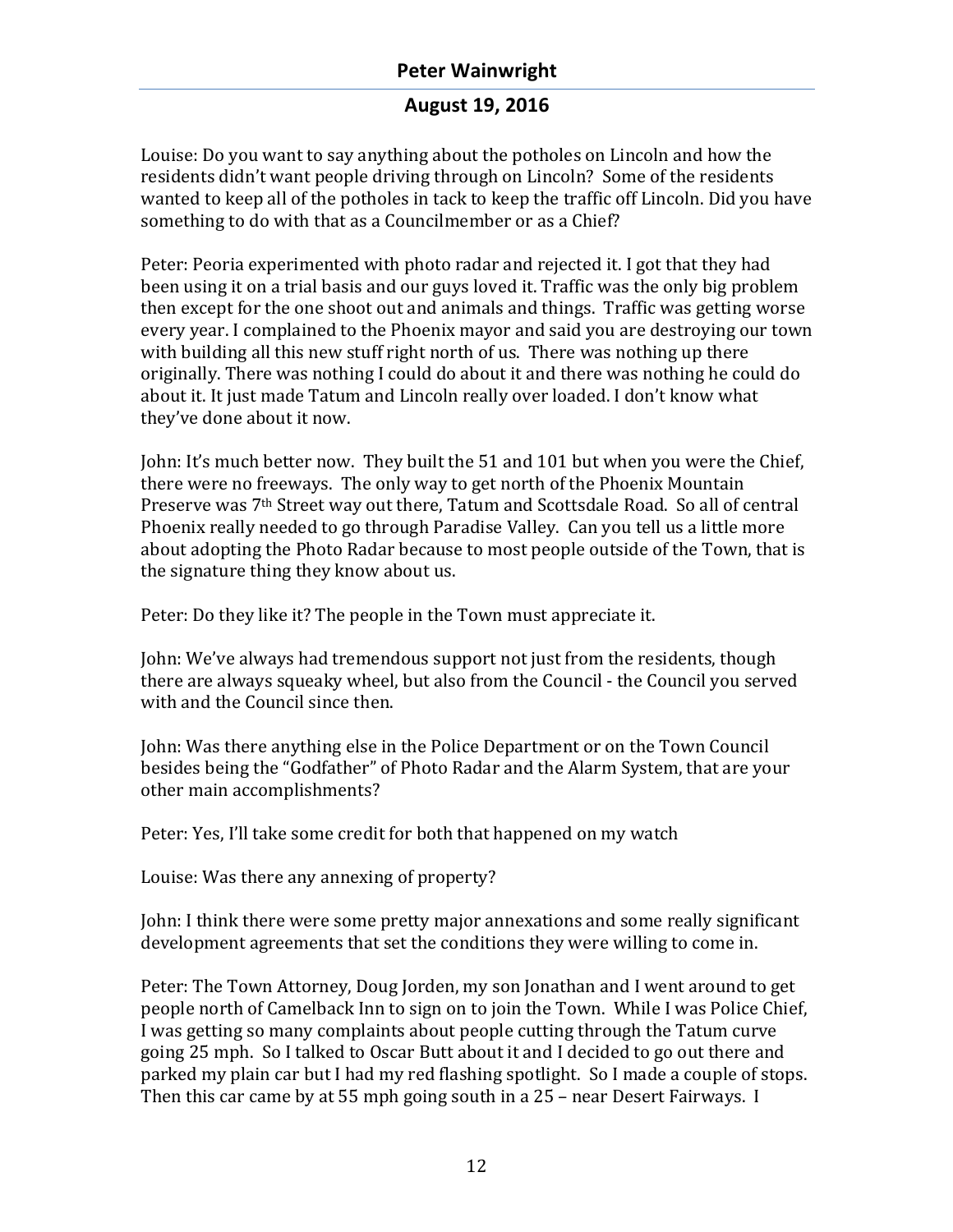#### **August 19, 2016**

stopped him right at the Camelback Inn entrance on Lincoln. I walked up to the car with plain clothes but I had my badge on. The window was just cracked and the woman looked at my badge and she said: "But you don't understand officer, my hair is wet". So I gave her a ticket while driving with her hair wet!

Louise: Another funny one when somebody said the Town speed limit sign said 55mph..

Peter: Oh yes, that happened in court. They were charged going down McDonald, which was 25 miles an hour, and they were going 50 or 55. Well in the court, they pled that's what the sign said – 50 miles per hour. So I sent somebody out there. He said someone had stolen the 55 mph sign and placed it there afterward or after the event. But of course we couldn't prove that.

John: During this period of time, not only were you the Town Marshal and then the Police Chief but you were also the Town's traffic engineer by ordinance. Do you remember any of the road projects and things came up at this time?

Peter: I didn't know I was that (traffic engineer)

Louise: But in improving Lincoln – because that Mr. Von Ammon hated the idea – he wanted to keep it with potholes so people would avoid going through Town with their cars. Other people, much like my dad, were about making it smooth and safe enforcing the laws – speed limits and stuff like that – but improvement of Lincoln was a big improvement as for access through the Town.

Mark: Do you remember when they wanted to build houses high on the mountain and you stopped that?

Peter: Yes while I was on the Council.

John: Do you remember during your second term as a Councilmember after you had retired as the Police Chief any big issues big controversies or big projects during that time you were on the Council?

Peter: The improvement of Lincoln Drive was the hottest issue we had to put up with. It was mandatory. We didn't get as much flack with doing Tatum – we got a lot of flack doing Lincoln. They said you couldn't do it. There was nothing you could do about it. You had to let the people through because those that lived here were stuck with all this traffic. Putting out all of their feelings and everything else – it was terrible.

John: For the record, this is when Lincoln became four lanes– before the islands were built – traffic calming type of islands. It required condemning land – on either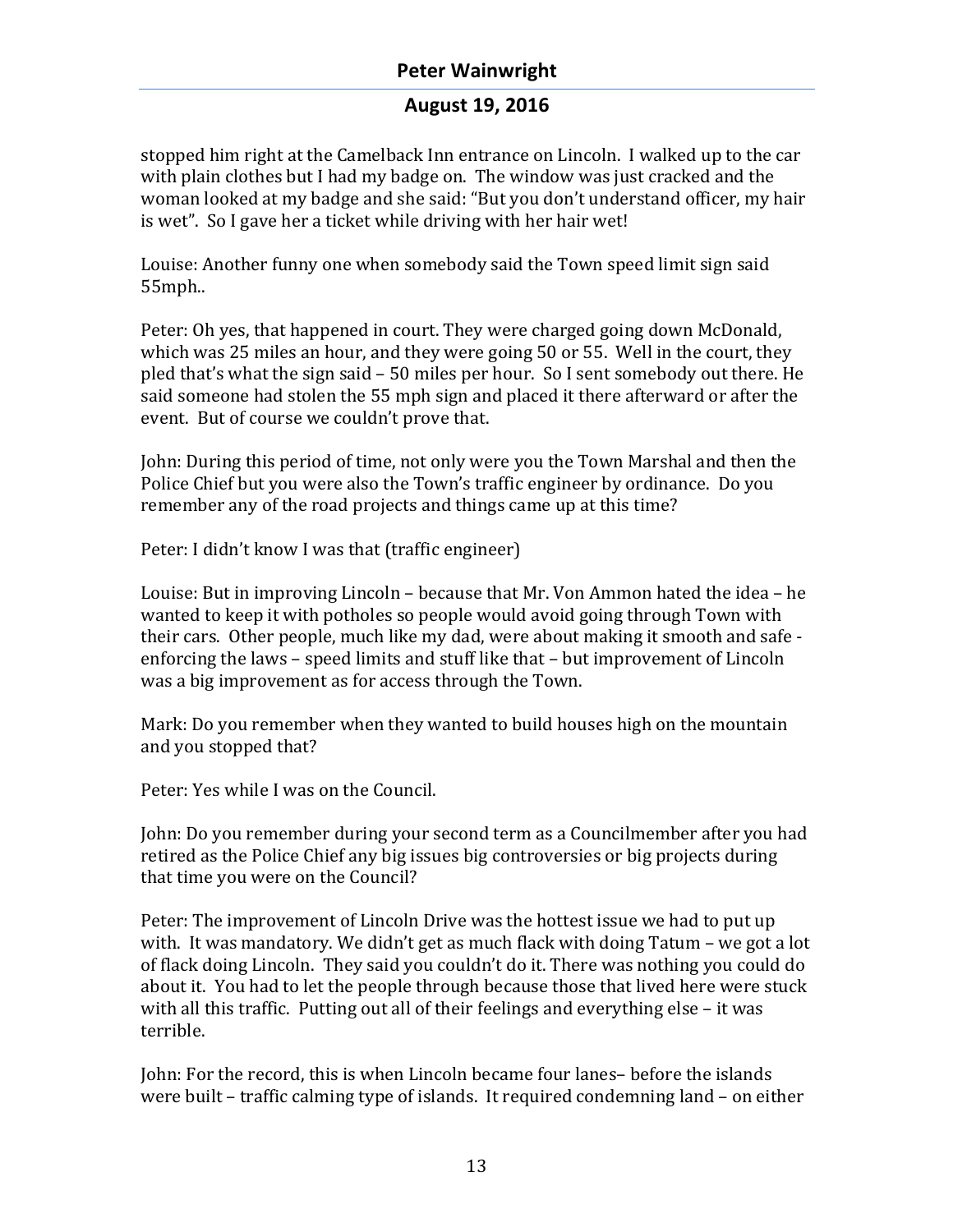# **August 19, 2016**

side – back to people's walls. There was a lot of financial negotiation. Kind of sticky wicket homeowners and things like that. Do you remember any personal dealing even if you don't remember the names that you as a Councilmember listened had to – a squeaky wheel Town Resident?

Peter: There were two Councilmembers who were against doing anything. One of them lived in an area that was not like the rest of the Town  $-$  it was more like downtown Scottsdale - that one part in the east - down in the area of Scottsdale and Vista. He was very negative. There was another one who lived in Town whose wife ran the show. She was the Councilman but they fought tooth and nail not to widen Lincoln. 

Catherine: Barbara Von Ammon in her interview talks about that as one of her big issues. She was for it and her husband was against it.

Peter: Barbara and I worked very well together not so much her husband.

John: What else would you like to tell us about anything related to the Town of Paradise Valley that we haven't asked you?

Peter: It was a very quick decision on our part to move to there (Paradise Valley). It just appealed to both of us. We had lived in Albuquerque and been instrumental in turning a part of the county that was adjacent (to Albuquerque) that hadn't been incorporated. I was very active in that – incorporating it as a separate town very much on the order of Paradise Valley. Peter (the younger) got on his horse. He was just a 10-year old kid. He went up and down and talked to people. He became an excellent salesman. We incorporated the town of Los Ranchos- it's right along the river. I was transferred and I wanted to keep my job and do what I had done in Albuquerque office – to bring the Phoenix office back. I had moved it to Scottsdale.

Catherine: Where did you live after you sold the house on Indian Bend?

Peter: We moved up to Doubletree when the two older guys were just about to leave the nest. We crammed them into one room for a year or something. Then they each went their own way and got married.

Catherine: Were you neighbors with the Von Ammon's?

Louise: Yes, right across the street – they were catty-corner.

Peter: We were in the process of moving from Indian Bend up to Doubletree. While the moving company was taking the refrigerator and furniture, the boys and I were unpacking stuff in the garage at the Doubletree house. And this "aberration" came stocking across the street. He came up to me and didn't say howdy neighbor,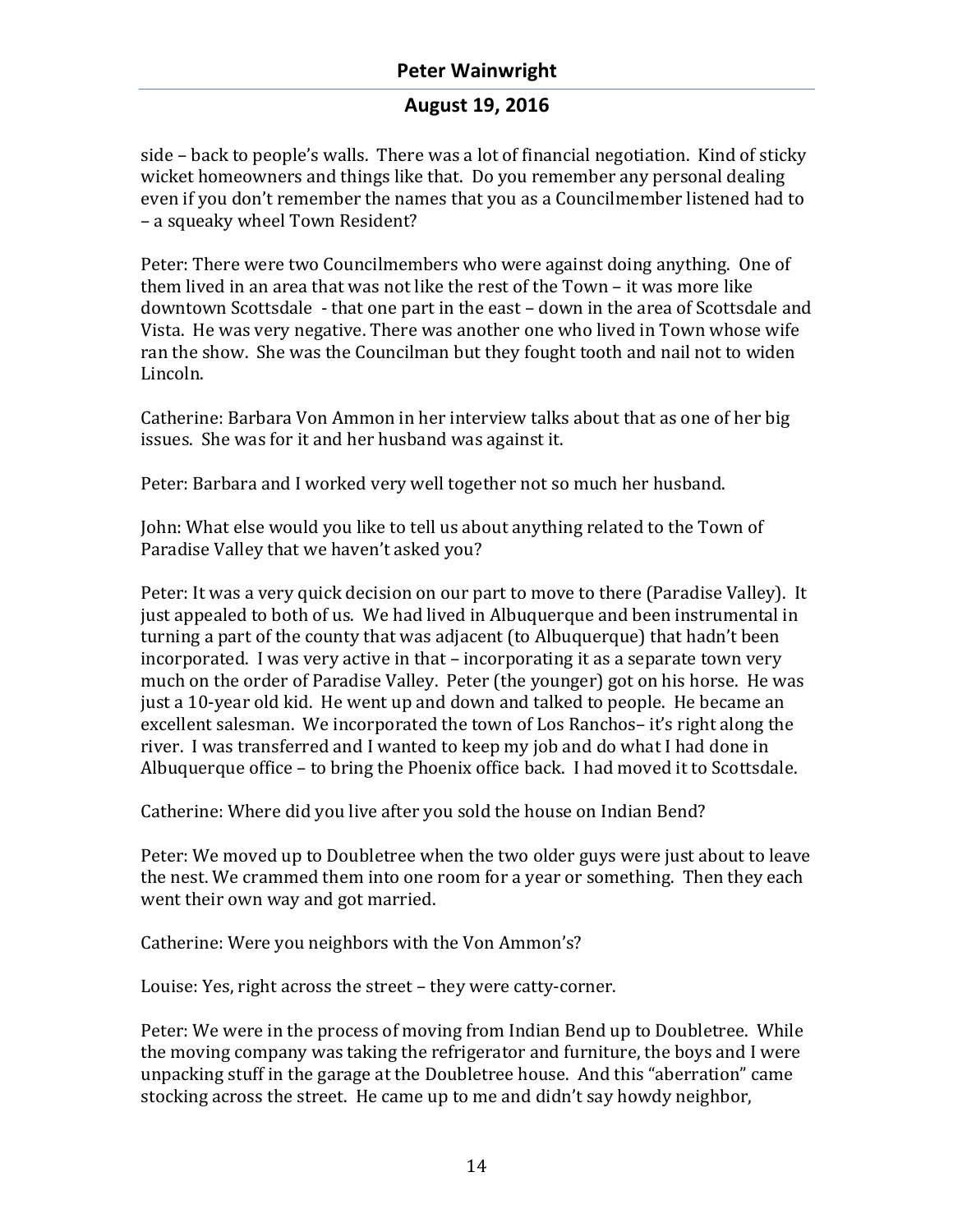welcome to the neighborhood or anything. He looked at me and said: "I don't want vour two boys chasing after my daughter!"

Peter: That of course was Phil. The boys had not even looked across the street at her. I kept them busy unloading these boxes.

John: Did you build the house on Doubletree?

Peter: No, that was an interesting house. It has since been torn down.

Louise: The house was at  $52<sup>nd</sup>$  and Martingale – right on the southwest corner. The entrance was on Martingale. Bruce Hally, from Discount Tire, lived right behind us.

Peter: It turned out that I came home late in the afternoon – it was starting to get dark and there was Mr. Hally with my wife chewing him out because he had suddenly lit up our place. He had put in a tennis court with lights for his girls. He put up a large garage or some kind of big building with a cupola on top that exceeded the height limit or something like that without getting permits. He could build his own business; he could build his own home the way he wanted.

Catherine: Were you close to the Tennis Club - where Tesseract is now? Was that there when you lived there?

Peter: The school was not there then. Liz Clendenon owned the Tennis Club, which was there. One night I got a call from the Department while I was asleep in bed and they told me they had a real problem with the lady and her kids. I went down to the police department in my bathrobe and here was Liz and her boy and a friend of his. They had thrown a party at the tennis club – a big party. Fortunately it was at the time of the shift change so there were extra policemen – every police car in town was there -this I found out later. When I got down to the police department, I stood there in my bathrobe and pajamas watching them in the conference room, the door was open, plotting about how they were going to get out of this. I just took it all in and one of the boys looked up and said: "What are you some kind of detective or something?"

Louise: What about Mrs. Tenny with her pharmacy on the corner of Tatum and Shea?

Peter: Oh yea, that could have been a real serious problem. When they built that little center up on Tatum and Shea, she was the first one in and we knew her kids they went to school with ours. Before the place was really finished, the other office was completed. The pharmacy was set up in there. Two guys who had gotten out of jail or prison – I don't know which - that day couldn't wait to get their drugs. They spotted it. They thought it was in the City of Phoenix. They somehow or another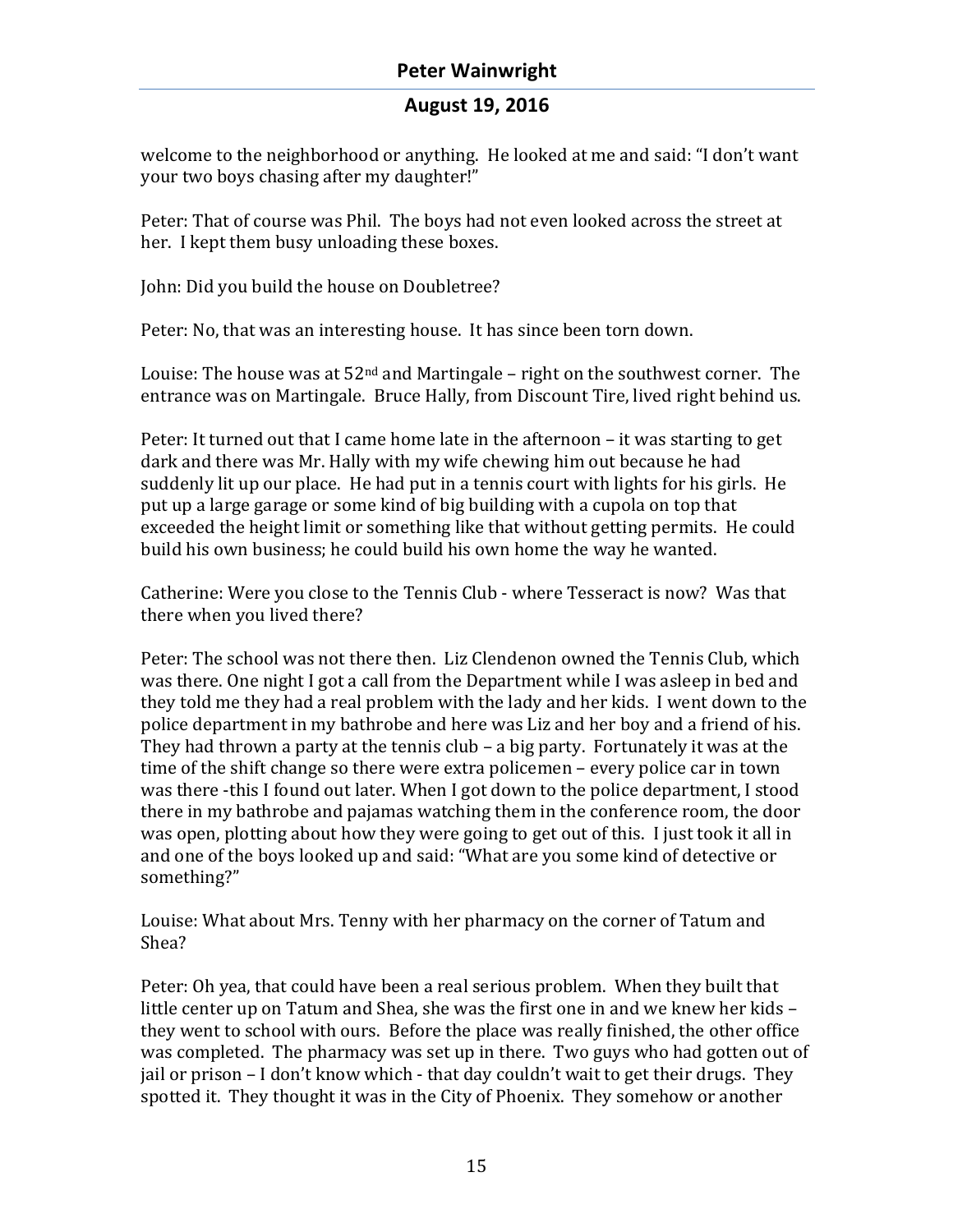### **August 19, 2016**

had City of Phoenix police scanners. They went in through the unfinished office, through the wallboard and were helping themselves. The alarm went off and the (Paradise Valley) police got the call. They thought they were in Phoenix and were sure they were safe because the Phoenix radio hadn't said anything. The alarm had gone to Paradise Valley. Tony George, a policeman from the Paradise Valley, was standing there with a shotgun.

Louise Our house was burglarized during the "rock burglar" time. Dad was away out of town – New Years Eve. They must have had my number for some reason  $-I$ live just a little bit north. My dad had sensors in the floor with the alarms as well. They (police) had surrounded the house with dogs and everything. The police wanted this guy because he had been terrorizing Paradise Valley. We were called and they had us waiting down on Martingale. They were going through the place with dogs because they were sure they were trapped inside somewhere. They had thrown the rock through the bathroom window.

John: You were also well known for your community involvement specifically through Rotary but some other things. For so many people you were the go to guy because you knew them from Rotary, Scouting, and Indian Guides etc. What can you tell us about your involvement?

Peter: I solved the problems in that (EF Hutton) office as I had done in Albuquerque and everything was going along fine until one person, whom I had refused to work for, was moved back from California and they wanted me to work as his assistant. He was the rising star but I said this guy was no good. I had been away from him for 2 years. I had been commissioner of the securities for the State of New Mexico where I had a run in with this guy and I wouldn't work for him any more. I had become a Reserve Deputy Marshal while I was manager of EF Hutton. Some bad guys were put in charge (of EF Hutton) and I quit and went to work with Jim Ray, who was a customer of mine. Seven years after I quit, the firm went down the tubes with 2200 felony counts against him and I had spotted the guy that was going to do it. They moved him from California to New York and put him in charge. It had been the fourth largest firm in the brokerage business. My dad who had been in the business in his own small firm was so proud that I was a manager at EF Hutton. It was a great firm. I guess I was doing something right because they moved me from Albuquerque to Phoenix, which was a great bump in pay to make the move.

John: You had your working life. You had your Town Council, Town Marshal, Police Chief but you were also active in many other things.

Peter: I stayed with Rotary when we moved up here (Flagstaff) and I'm still active. I teach the boy scouts how to shoot – firearm safety – to get their badges. I have a shooting range in the basement. Women come here too and get lessons on firearm safety. I was a police firearm instructor when I went to work for Paradise Valley.